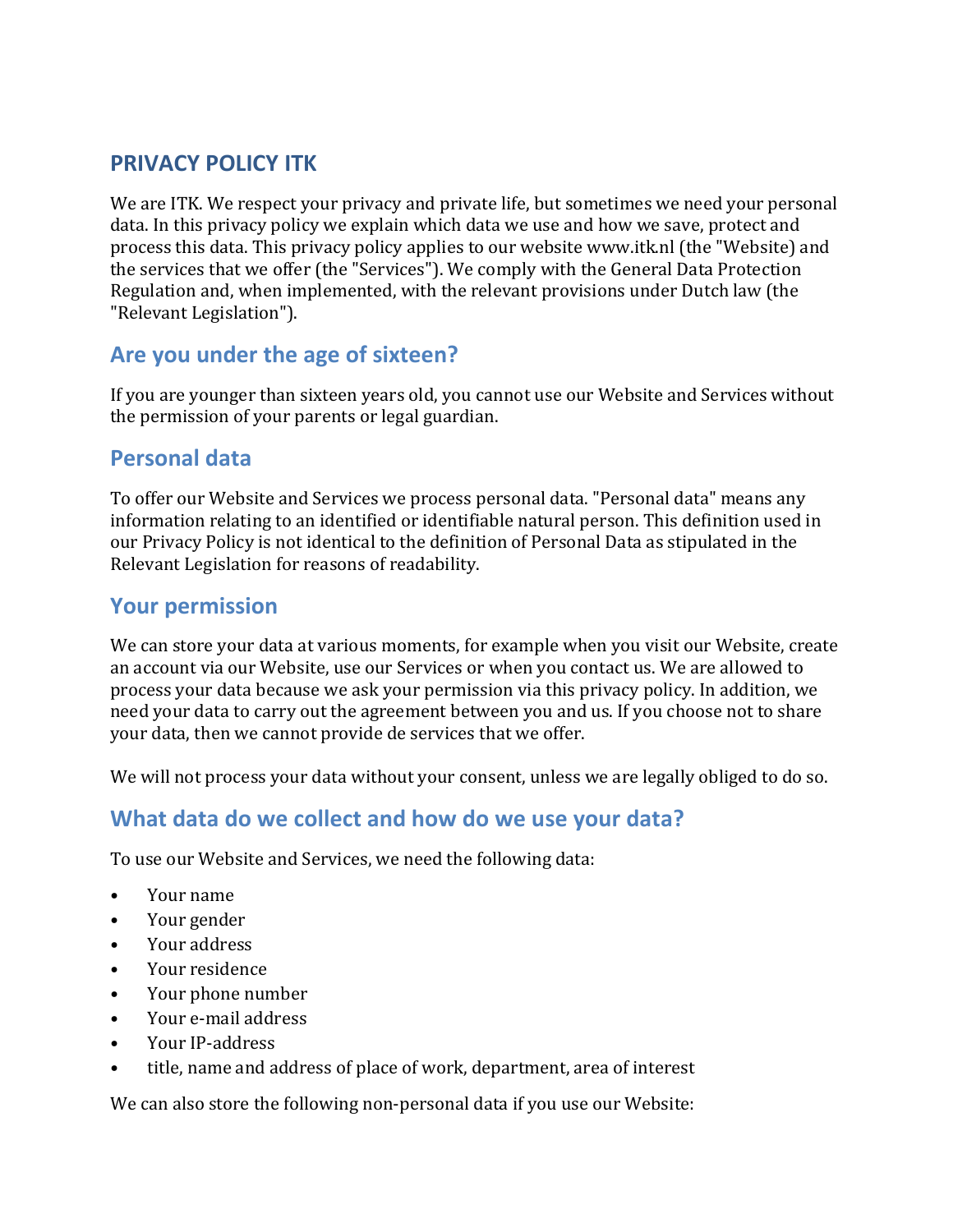• The type of your browser

#### **Newsletter**

ITK offers newsletters. That way, you are fully informed of (discount)offers and other news. We use an opt-in system Every time we send you a newsletter you have the possibility to unsubscribe from the newsletter.

We will only use your personal data for the purposes listed above or any other purpose that is connected thereto. This way, your data will never be used by us in an unexpected way.

### **Security**

We work hard to protect your personal data from unauthorized or unlawful access, alteration, disclosure, use or destruction. That way, unauthorized persons do not have access to your data. We take the following measures to protect your personal data:

- Secure network connections with Secure Socket Layer (SSL) technology or a technology that is similar to SSL
- The access to the data is limited to the persons that need the data
- The access of the data is secured with two-step verification
- back-ups of the data, employee confidentiality statements, NDAs with third parties.

### **How long do we store your data?**

We shall store your personal data for as long as necessary to fulfil the purposes listed above.

## **With whom do we share your personal data?**

#### **Processors**

We may share your personal data with others. In a data processing agreement, we shall agree with those parties that they shall use your data carefully and they shall only receive the data that is relevant for their services. These parties use your data in accordance with our instructions and not for their own purposes. We can share your data for example with online storage services, payment processing providers, payroll administrators. They will take are of the storage of data, provide payment processing service, and ensure correct processing of salaries. These parties are "processors" within the meaning of the Relevant Legislation.

#### **Third parties**

Sometimes we share your data with third parties who are not processors. We will agree with those parties that they will use your data carefully. They will only use your data in accordance for the purposes that we received your data for. We may share your data for example with: partner companies.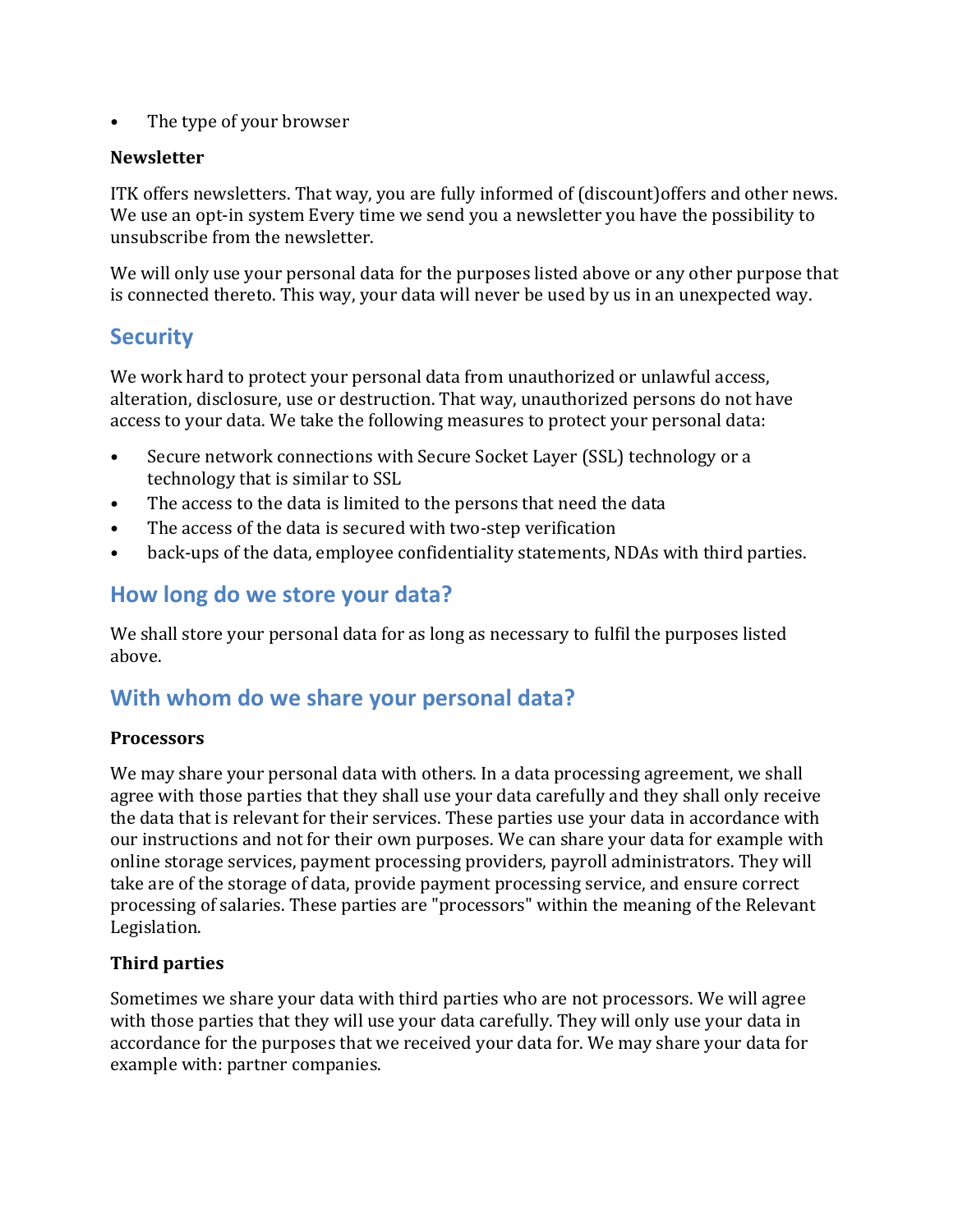# **Transfer**

We will only process your data within the European Union. We will only process your data outside of the European Union if the country has an effective protection level for your data.

We will never transfer your data to other countries or other parties then described above.

### **Links**

You may find advertising or other content on our Website that link to other websites. We do not control the content on these websites and are not responsible for the content or the privacy protection of these websites. We advise you to read the privacy policies of those websites.

### **Cookies**

Cookies are little (text)files which are stored on your computer. Your web browser stores these cookies when you visit our Website. These cookies will be retrieved when you visit our website again. This allows our Website to recognise you as a previous visitor.

We may use cookies to improve your user experience on our Website. Cookies are essential for the operation of our Website, make sure that you can visit our Website safely and track bugs and errors at our Website.

You can change your cookie settings in your browser, if you don't want cookies to be sent to your device. We will not save cookies if you visit our Website. Please note that some Website features or services of our Website may not function properly without cookies. You can read our cookie statement for more information: itk.nl/cookiestatement.

## **Modifications to this privacy policy**

We may update our privacy policy from time to time. When we change this privacy policy in a significant way, we will post a notification on our Website along with the updated privacy policy. We also inform users that are registered with an email address in case of any significate moderation. If you are not registered as user we advise you to visit the Website and this policy regularly.

# **Your rights**

The data we collect is personal. Therefore, you have the following rights:

- You may request access to the personal data we process about you;
- You may request us to correct, update, shield or delete your personal information in our records;
- You may request a copy of the personal data we have processed about you. We can on your request - send this copy to another party, so you don't have to send the data yourself;